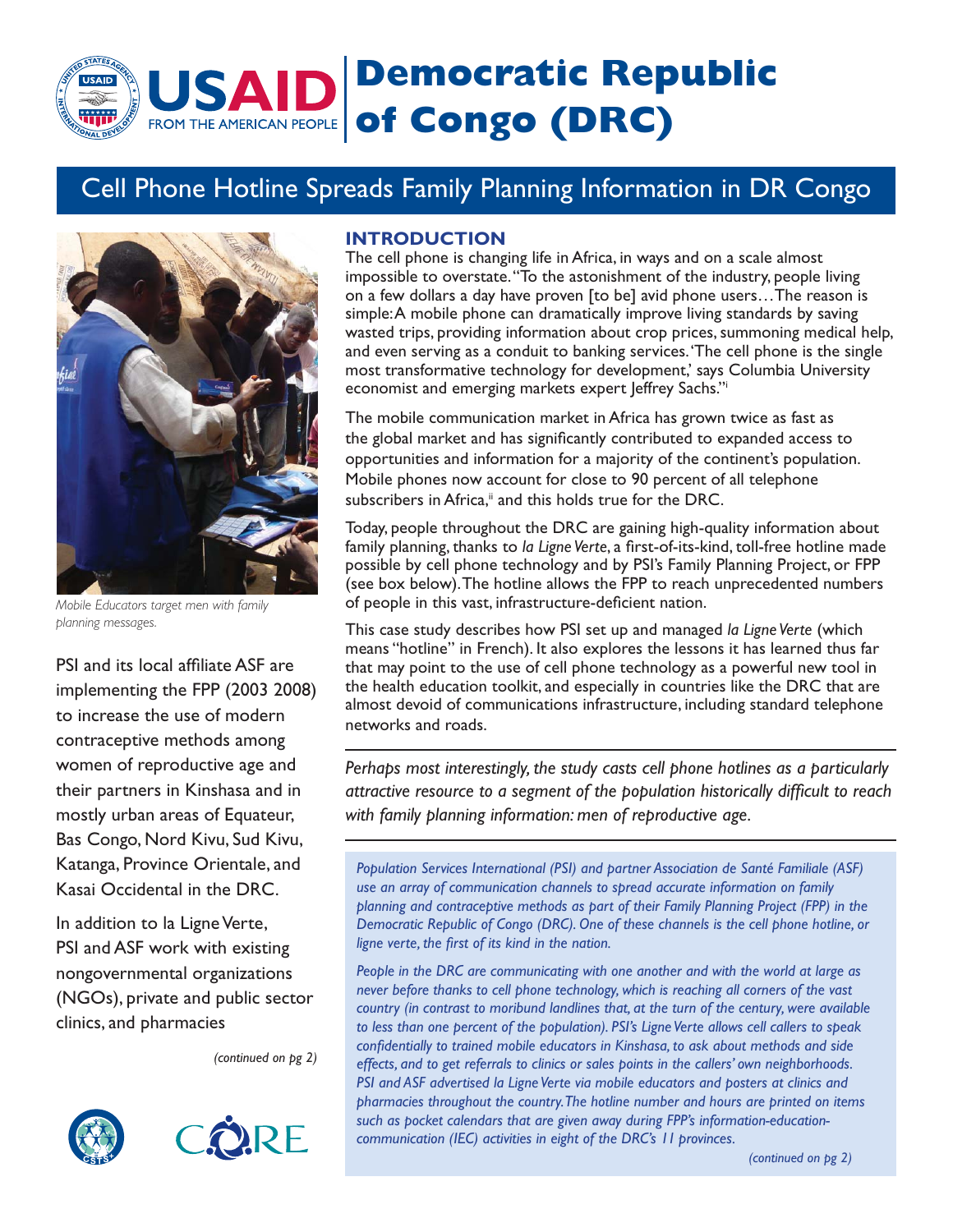to provide comprehensive training and ongoing support to health care providers and mobile educators to make highquality information, counseling, and products accessible to lowincome individuals in underserved regions of this vast country. The FPP socially markets five contraceptive methods (hormonal and natural, all under the *Confiance* brand) and, with services and products in place, uses an array of activities—such as la Ligne Verte—to increase knowledge of family planning and respond to interest in and questions about modern contraceptive methods.



*La Ligne Verte number is shared during an IEC standard communication methods. session on family planning.*

## **FPP ADDRESSES KNOWLEDGE GAP WITH INNOVATIVE APPROACH**

Accurate information on fertility trends and family planning in DRC has been difficult to obtain over the past decade. Violence and turmoil, combined with lack of resources, meant that comprehensive health and demographic surveys were largely suspended. Until very recently, much of the information guiding health programming in the DRC was projected from data collected in the 1990s, assumed from data collected in neighboring countries with similar population and health patterns, or based on the 2001 Multi Indicator Cluster Survey (MICS 2),<sup>ii</sup> which until last year was the only demographic survey carried out in the DRC since the mid-1990s. When PSI launched *la Ligne Verte* in 2005, the modern contraceptive prevalence rate (CPR) was estimated by MICS2 at 3 to 4 percent of women of reproductive age in union, less than half the rate of a decade earlier.

Preliminary findings from the 2007 Demographic and Health Survey include the following:

| Total fertility rate                                                                                                                                                                                                          |                     | 6.3 children/woman |  |  |
|-------------------------------------------------------------------------------------------------------------------------------------------------------------------------------------------------------------------------------|---------------------|--------------------|--|--|
| CPR:                                                                                                                                                                                                                          | Modern methods*     | 6%                 |  |  |
|                                                                                                                                                                                                                               | Traditional methods | 15%                |  |  |
| Unmet need                                                                                                                                                                                                                    |                     | 50%                |  |  |
| ARRIVED TO A REPORT OF A REPORT OF A REPORT OF A REPORT OF A REPORT OF A REPORT OF A REPORT OF A REPORT OF A REPORT OF A REPORT OF A REPORT OF A REPORT OF A REPORT OF A REPORT OF A REPORT OF A REPORT OF A REPORT OF A REPO |                     |                    |  |  |

\*Male condoms account for half of modern method use..

Numerous factors contribute to the low CPR and high unmet need. On the demand side are traditional preferences for large families and a stillhigh mortality rate among infants and children. But from the supply side, most notably, a decade of violence and unrest (1994-2003 and ongoing in the northeast) shattered the health and family planning system throughout the country. Additional factors are the dismal and worsening state of the DRC's transportation network, poor communication infrastructure, and the population's low exposure to media such as radio and television. These factors make it extremely difficult to spread health messages.

Knowledge of two or more methods of family planning is strongly correlated with the uptake of a method; but in DRC, the level of knowledge— especially of modern contraceptives—is extremely low. The scant body of research

*(continued from cover pg.)*

*PSI experienced some technological difficulties in setting up and running the hotline, as may be expected when launching a new technology application in a difficult operating environment. To date, the provider VODACOM has proved willing and able to pioneer the hotline alongside PSI and ASF, and to resolve technological problems as they arise.*

*Throughout 2007, callers made between 600 and over 2,000 calls a month to la Ligne Verte. PSI notes that the volume of hotline calls (and location of callers) tends to correlate to FPP's IEC and other activities on the ground; that a small but important number of calls is arriving even from provinces where PSI is not directly implementing the project; and that most callers want more information about, or wish to purchase, contraceptives. But the most evident and perhaps the most surprising aspect of the hotline to date is that the great majority—more than 80 percent—of callers are men of reproductive age. This unexpected outcome merits further scrutiny: men are an extremely important audience if family planning is to be accepted, but have been notoriously difficult to reach via more* 

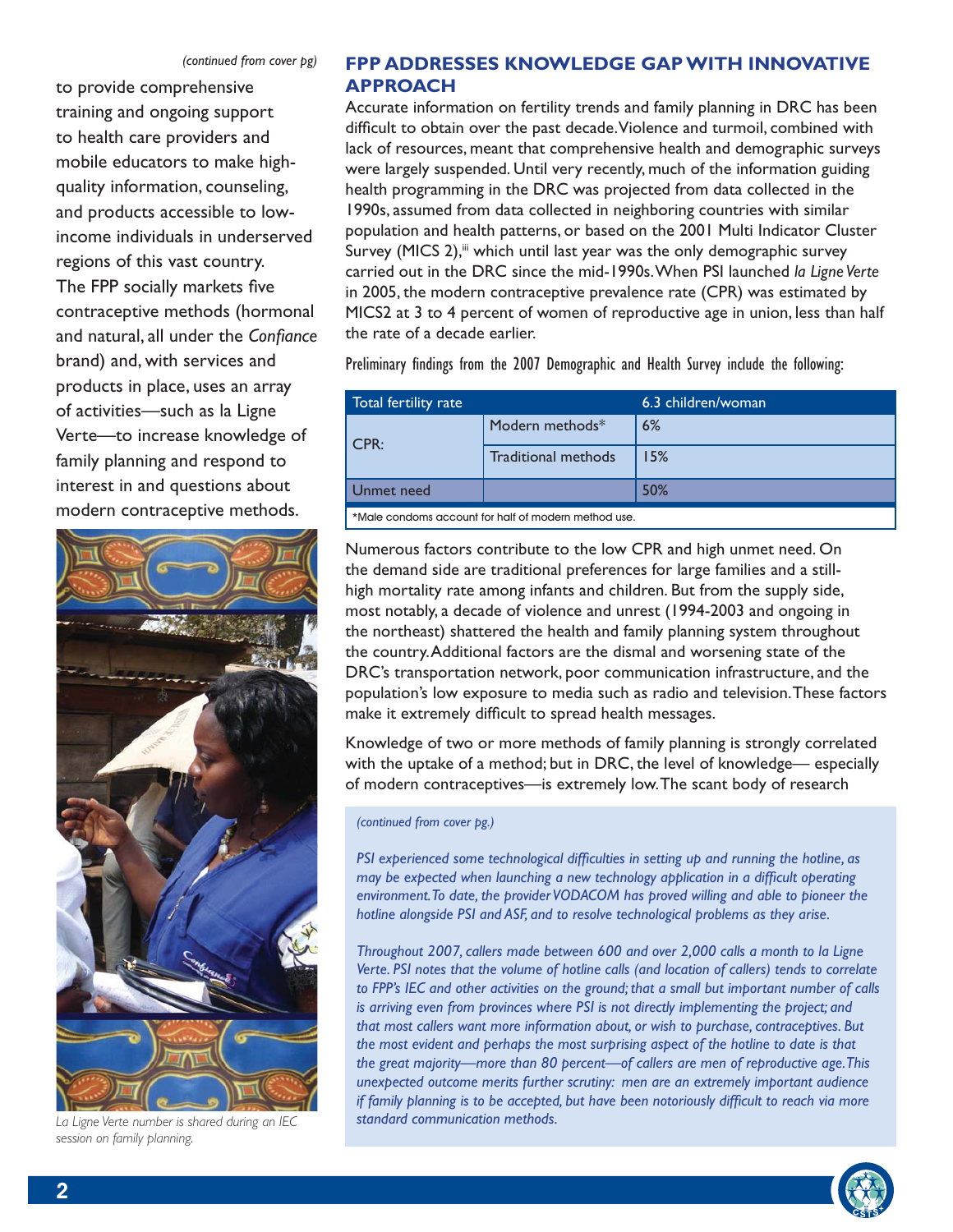indicates that only 30 percent of women are able to spontaneously cite the pill as a second modern method (the male condom was cited much more often).<sup>iv</sup> This is consistent with a PSI study that found only one-third of respondents could cite two modern methods of family planning.<sup>1</sup>

These findings are reinforced by anecdotal evidence: PSI's FPP staff regularly noted low knowledge levels during informational events and interpersonal communications in the project zone. Many participants stated that the project's education activities were the first time they had ever heard of family planning. This feedback was so consistent during the first 18 months of the FPP that staff began to look for a way to provide information to people who were not directly reached by PSI's activities, but who wanted information on family planning and modern contraception.

*PSI and ASF took advantage of the burgeoning cell phone network in the DRC and designed la Ligne Verte as an important new way to resolve these problems. The toll*free hotline was the first of its kind in the country and *represents a true innovation in providing information to people who otherwise do not or cannot make use of other sources of facts and referrals for family planning.*

# **PROJECT APPROACHES**

#### *Launching and Operating the Hotline*

If knowledge of two or more methods of family planning is strongly correlated with the uptake of contraception, having a discussion about family planning is even stronger: A woman is three times more likely to adopt a modern method if she has a conversation with a knowledgeable person.

To increase the number of such discussions, the FPP launched *la Ligne Verte* in early 2005. By dialing a toll-free number, callers can speak to a trained educator and get accurate information about birth spacing in general, the correct use of family planning methods and how to avoid unwanted pregnancy, and the nearest ASF or ASF partner clinic.

An important feature of *la Ligne Verte* is the assurance of caller anonymity.

The hotline call center is located in the PSI/ASF office in Kinshasa. The system operates via a contract with VODACOM, the largest cell phone service in DRC. All calls from VODACOM phones are free to the caller; at the end of each month, the FPP pays VODACOM the equivalent of 36¢ per call received. Each call is limited to 2 minutes.

Kayembe, P. K., A. B. Fatuma, M. A. Mapatuano, and T. Mambu. 2006. Prevalence and determinants of the use of modern contraceptive methods in Kinshasa, Democratic Republic of Congo. *Contraception, 74*, 400-406.



# *The Time Is Right for a Cell Hotline*

*The DRC is a vast nation whose villages, towns, and cities are largely isolated from one another. Fewer than 3,000 kilometers of paved road serve the country's 60 million people, and there are barely*  10,000 fixed telephone lines, according to the CIA *Factbook. The result: Information spreads by word of mouth or, at best, over the radio.*

*In this context, the introduction of cell towers and cell phones has been life-changing. By 2006, according to the World Bank, 7 percent of Congolese were cell subscribers, and 50 percent lived in an area where cell service was available—this is up from less than*  two-tenths of a percent for fixed line coverage. The *numbers have grown since then.*

*When Vodacom launched operations in 2002, it predicted revenue of \$25 to \$30 per user per month, an astounding amount in a country whose gross national income is about \$130 per person per year (according to the World Bank). Entrepreneurship is alive and well: Cell subscribers often rent phone time to others, so dozens of people may use a single phone.*

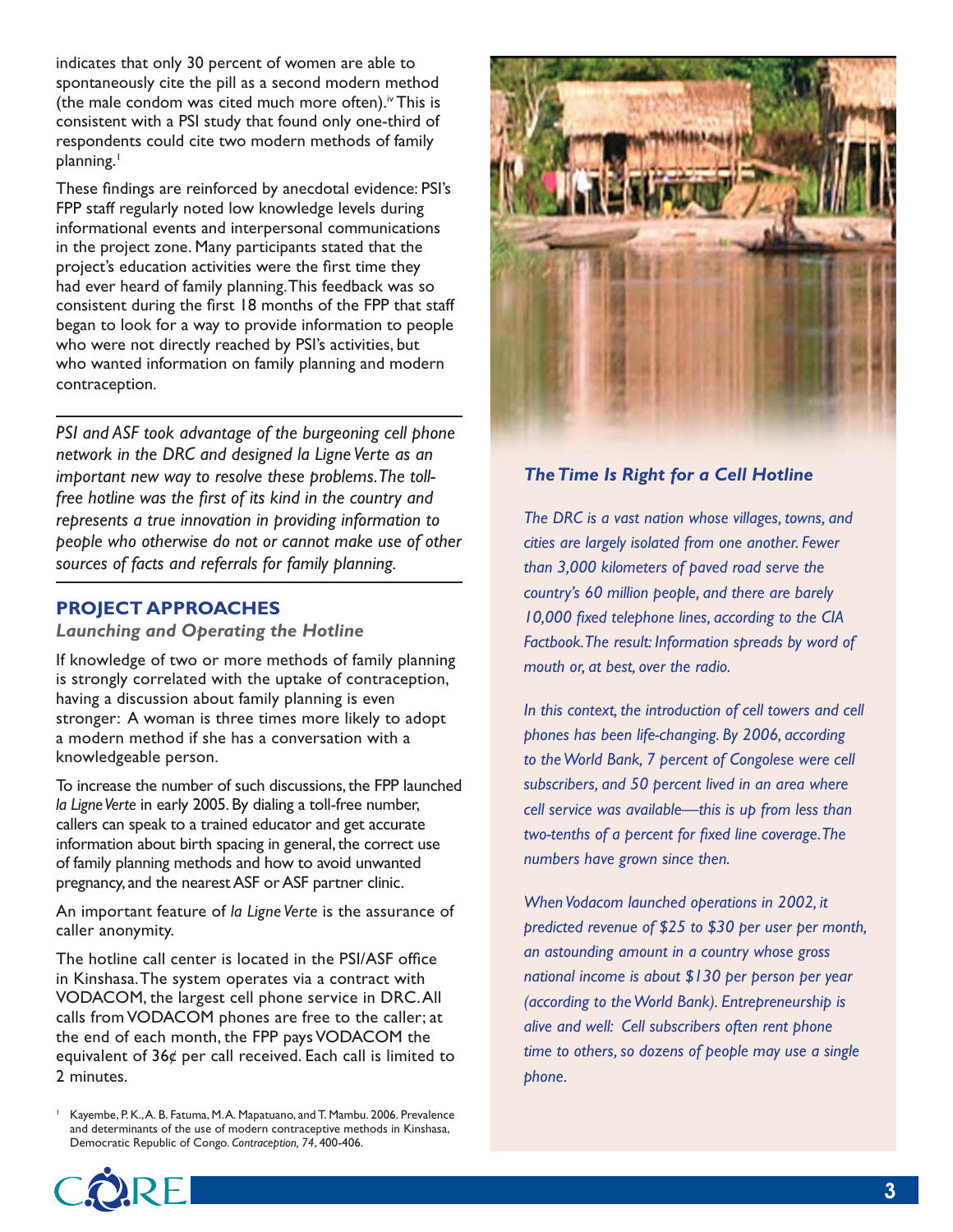The phone number for *la Ligne* Verte is printed on all *Confiance* pocket calendars, which are widely distributed by mobile educators during the FPP's mass and individual information sessions; it is included in PSI/ASF clean delivery kits as well.

The number is also broadcast in radio and television spots, is printed on many of the product posters that decorate the walls of partner health clinics, and for a time was posted on billboards.2

The hotline is open to calls from Monday through Friday, 8:00 a.m. to 4:30 p.m. The FPP's trained educators staff the line. The project has a pool of 27 such educators in Kinshasa; all received comprehensive training in family planning and outreach communication, and they carry out family planning education in public places such as markets and neighbourhoods and in private homes. The mobile educators rotate from their field positions two at a time for 3-month shifts on *la Ligne Verte*.

The FPP offers the hotline as one element of an integrated package of services. The mobile educators who answer calls have a list of all PSI/ASF partner clinics and pharmacies in the country and readily refer callers who want to begin or change a family planning method to the nearest partner pharmacy or clinic where they can consult further with a PSI/ASF trained clinician.

#### **Monitoring the Hotline**

Hotline staff record all calls in a logbook, including basic demographic information on the caller (sex, age, and marital status, but not, of course, identifying characteristics that would impinge on anonymity), the caller's location, and the nature of his or her query. Twice a month, the data is amassed and analyzed at the national and provincial levels.

Information is also sorted by province and reported back from Kinshasa to the FPP's provincial offices every month. Among other data, each province can see what questions have been asked and what standard responses were given to callers. This helps reinforce consistency of information across the program.



<sup>2</sup> Billboards throughout the country were overwritten with campaign messages for the national elections, mid- to late 2006.



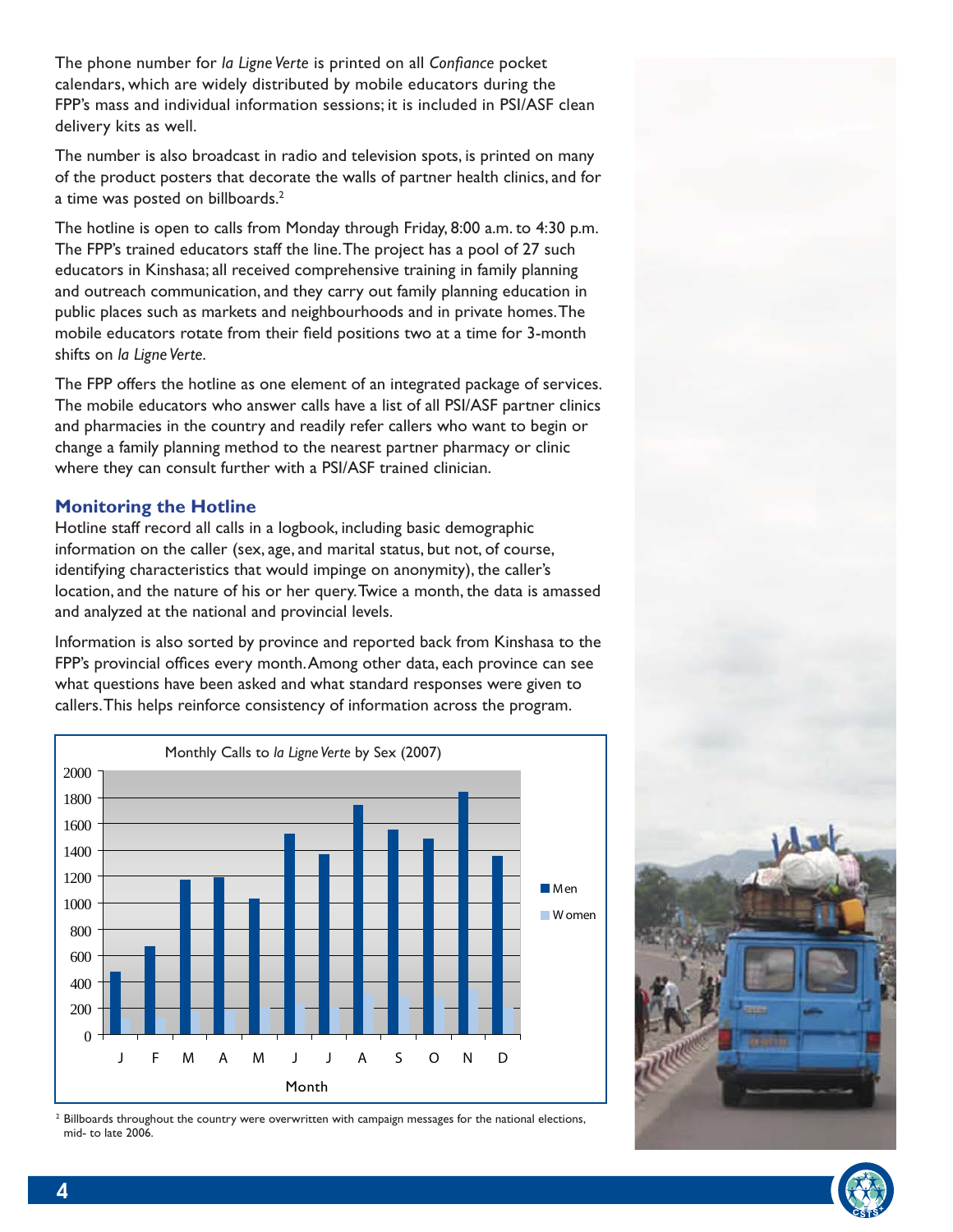# **Technological Challenges**

PSI and partner ASF were the first to establish a toll-free number in the DRC. The process was lengthy and required negotiations with two phone companies before an arrangement was reached with VODACOM.

The FPP's current contract with the cell company includes the stipulation that phone calls last no more than 2 minutes each. While most questions and concerns can be addressed in that time, some callers could benefit from a longer conversation. Often the answer to a caller's original question leads to more questions.

Technical difficulties can prevent the hotline from receiving calls. Unfortunately, this is fairly typical in the DRC and not specific to the hotline or to VODACOM. When the hotline does go down, VODACOM can usually rectify the problem within a day.

### **KEY FINDINGS**

*Men make up the vast majority of callers to la Ligne Verte.*

When PSI and ASF created the hotline, they hoped it would respond to the needs of women of reproductive age, who represent the family planning program's primary target group. Surprisingly, it is men who make the overwhelming majority of calls to *la Ligne Verte*. In 2007, 84 percent of hotline callers who sought family planning information were men, while women made just 14 percent of all calls (the other 2 percent of callers asked about different topics).

All calls made to the hotline are free, so lack of money to pay for a call is not a factor (although it is likely that men have better access to cell phones in the first place). Likewise, it is unlikely that men are more exposed to information about the hotline than are women, since most of the FPP's family planning messages primarily target women. The *Confiance* pocket calendars printed with the hotline's number are distributed at community events, and during home visits. Although these two activities do not focus primarily on men, a large number of clients being reached are men. While our clinic activities certainly focus primarily on women, the community outreach is designed to reach all audiences and nearly half of our mobile educators are men.

| Calls to la Ligne Verte, by Province (2007) |         |       |  |  |
|---------------------------------------------|---------|-------|--|--|
| <b>Province</b>                             | # Calls | %     |  |  |
| Katanga                                     | 7,372   | 40.7% |  |  |
| Kinshasa                                    | 5,245   | 28.9% |  |  |
| <b>Province Orientale</b>                   | 1,529   | 8.4%  |  |  |
| <b>Bas Congo</b>                            | 898     | 5.0%  |  |  |
| South Kivu                                  | 789     | 4.4%  |  |  |
| Kasaï Occidental                            | 636     | 3.5%  |  |  |
| Equateur                                    | 554     | 3.1%  |  |  |
| North Kivu                                  | 338     | 1.9%  |  |  |
| Maniema                                     | 281     | 1.5%  |  |  |
| <b>Bandundu</b>                             | 255     | 1.2%  |  |  |
| Kasaï Oriental                              | 239     | 1.3%  |  |  |
| <b>TOTAL</b>                                | 18,136  | 100%  |  |  |
| Non-FP calls                                | 238     | n/a   |  |  |



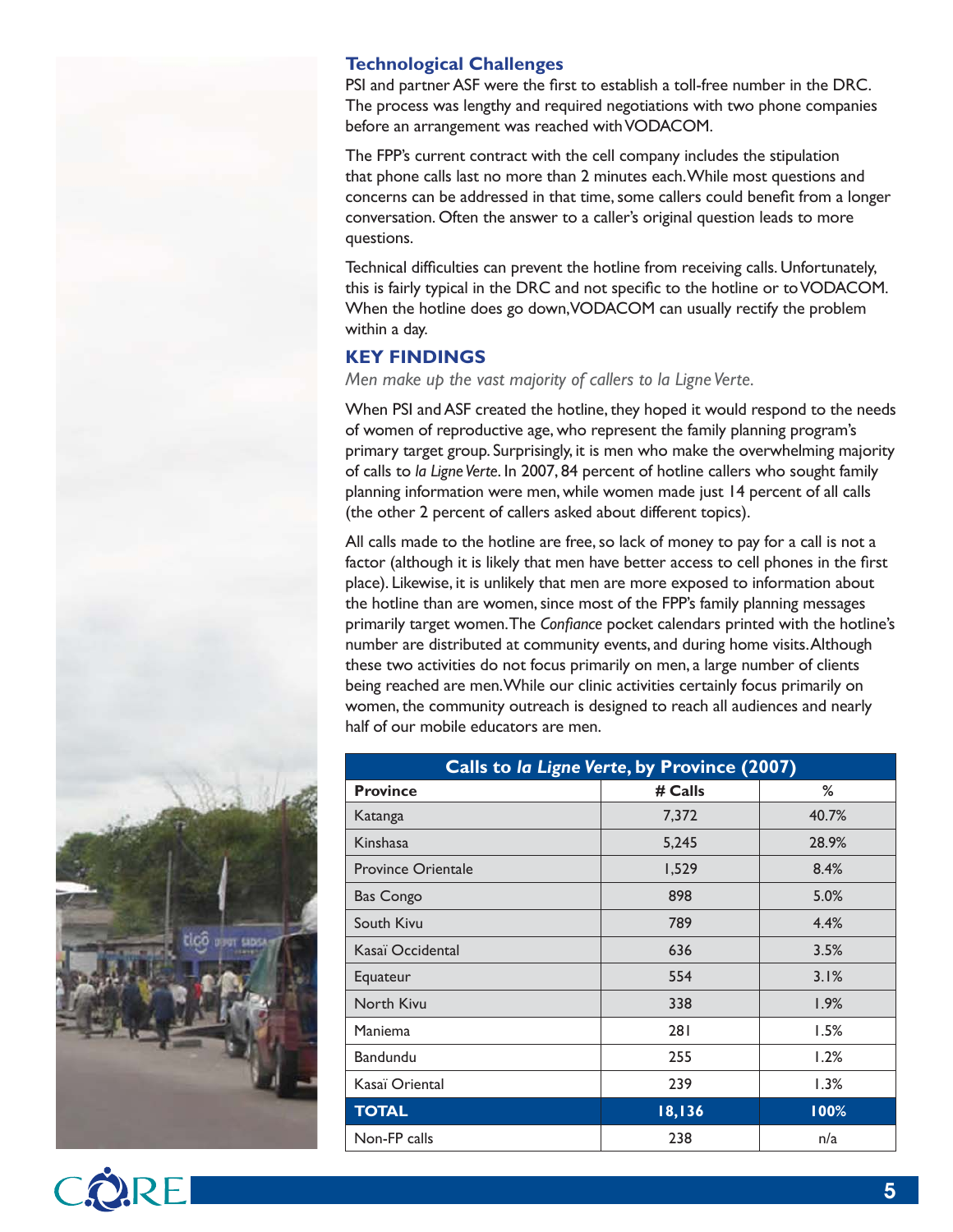

*A family planning Mobile Educator shares the hotline number while providing information on family planning.* 

*Project activities correlate with hotline calls.*

In 2007, the greatest number of hotline calls came from provinces where the FPP is present (shaded rows in table on following page). Still, calls came from all provinces.

Katanga province accounts for the greatest number of calls to the hotline, most likely because the FPP operates in five cities and towns there, more than any other province in DRC. Katanga is also home to more than 20 partner clinics and more than 50 partner pharmacies. All of these carry PSI/ ASF's contraceptive brand *Confiance*, carry out Information, Education, and Communication (IEC) activities, and promote the hotline.

In Kinshasa, the capital, the high percentage of hotline calls may be linked to the high number of mobile educators (27 in the city alone) who directly promote the hotline as part of their education campaigns. Kinshasa is also home to 20 partner clinics and 106 partner pharmacies and wholesalers, which also promote *la Ligne Verte* through posters and distribution of *Confiance* calendars.

While the majority of calls originate from provinces where the FPP operates, more than 750 calls came from Maniema, Bandundu, and Kasai Oriental, where PSI is not directly implementing the project.

### *Frequently Asked Questions*

Hotline staff record each caller's question(s) in the logbook. The most frequently asked questions are about the following:

- **Location of Confiance partner sites**
- Side effects of contraceptives
- General information about the line of *Confiance* products
- Proper use of specific products
- Information on other ASF programs, products, and services.

## **LESSONS LEARNED**

*Men in the DRC have a higher unmet need for family planning information than anticipated.* 

At the outset of the hotline's creation, the FPP staff imagined that women of reproductive age would primarily use the hotline to ask questions about birth spacing and contraception, and that men would be a far smaller group of callers. Instead, men make the overwhelming majority of calls, demonstrating their interest and curiosity in family planning.

Historically, family planning projects tended to focus solely on women. With time, it became apparent to practitioners that men's participation in contraceptive decisions was essential if family planning were to be embraced by a given population. In fact, men's lack of knowledge about female contraceptive methods often led to suspicion about their use increasing the opportunity to engage in sexual relations with other men.<sup>v</sup> Projects have struggled to find appropriate, effective ways to reach men; cell phone technology and hotlines may be a breakthrough in this arena, perhaps especially in places like the DRC where other modern forms of communication have not kept pace with progress in the rest of the world.

Additionally, studies have shown that men are less likely than women to seek health care in traditional settings<sup>vi</sup> and that social norms may limit their clinic attendance.<sup>vii</sup> There is no indication that this is different in the DRC.

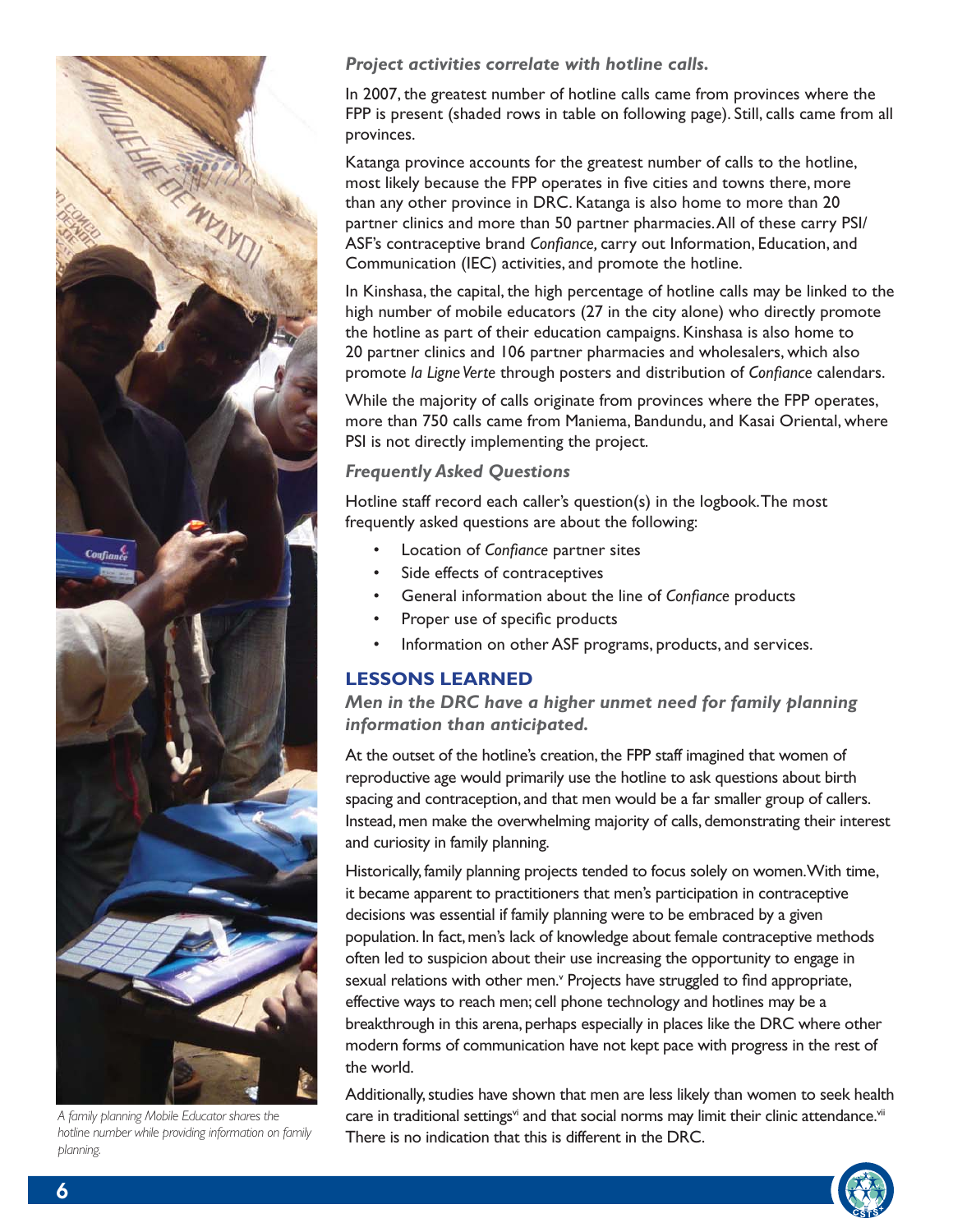The FPP must take into account men's need for information as it evaluates and adapts its work during the last months of the current project. It will certainly continue to operate *la Ligne Verte* as a cost-effective means of offering women and men throughout the DRC a way to gain accurate and confidential information on family planning.

#### *Two minutes per call is not adequate.*

Although hotline pretesting indicated that 2 minutes were adequate to answer most questions, the mobile educators who staff the hotline have found that this is often insufficient to respond to many concerns after recording each caller's basic information. When a call is interrupted, a caller can simply dial again for another 2 minutes of discussion. The FPP believes that allowing 3 minutes per call would address the problem; it will negotiate with VODACOM once the current contract nears its end. Also potentially partnering with other phone networks currently operating in DR Congo could possibly increase the number of minutes allowed for each call.

#### *Call data could be mined to further evaluate and guide programming.*

Given the surprise that men call far more frequently than women, and the types of questions asked by callers, PSI recognizes that the hotline's call data be more closely analyzed as a means of monitoring family planning needs and questions outside of the immediate reach of FPP's education activities. *La Ligne Verte* was not originally designed as a monitoring tool for larger program activities, but its data can and should be used to help guide future program direction and messaging. Calls to the hotline open a unique window on the concerns of Congolese people regarding family planning, and can indicate where changes should be made to program communication.

Similarly, close analysis of the locations from which hotline calls are made versus where communication activities are underway will help the FPP better evaluate and compare the results of its local IEC work. For example, an influx of calls from one province following IEC activities may mean that the hotline number is being easily disseminated throughout a community. Alternatively, it may mean that IEC messaging was unclear or confusing. Also, analyzing calls from provinces where the project is not currently active may reveal more about how family planning messages are spreading beyond areas of direct activity.



*Women writing down the hotline number during a community education session on family planning.*

# **RECOMMENDATIONS FOR REPLICATING**  *LA LIGNE VERTE*

The FPP's experience in the DRC indicates that a hotline is a valuable asset in a program that aims to increase knowledge, acceptance, and use of family planning methods; it is perhaps especially important where other forms of communication are not readily available. Such a hotline must have trained operators at its disposal to answer calls and should keep regular hours that are easy to remember. The hotline's number should be widely and consistently distributed through as many channels of communication as possible.

Data from calls should be regularly analyzed and used to guide program activities. Further, the FPP recommends that others who implement hotlines strike a careful balance between anonymity and call time on one hand, and the opportunity to collect useful data about callers and their concerns on the other.

PSI's current scope of work does not allow it to research why la Ligne Verte is proving more appealing to men than to women. Yet this is a question of great interest, and any organization that implements a hotline is encouraged to explore the topic. Are men simply more inclined to try new technologies? Are they more likely to have the money to subscribe to or rent a cell phone? Do women find the technology inaccessible, or do they not have sufficient privacy to make telephone calls? Research results promise to be enlightening and may be useful in (a) making hotline technology even more attractive to men and (b) offering a product that is also useful to women.